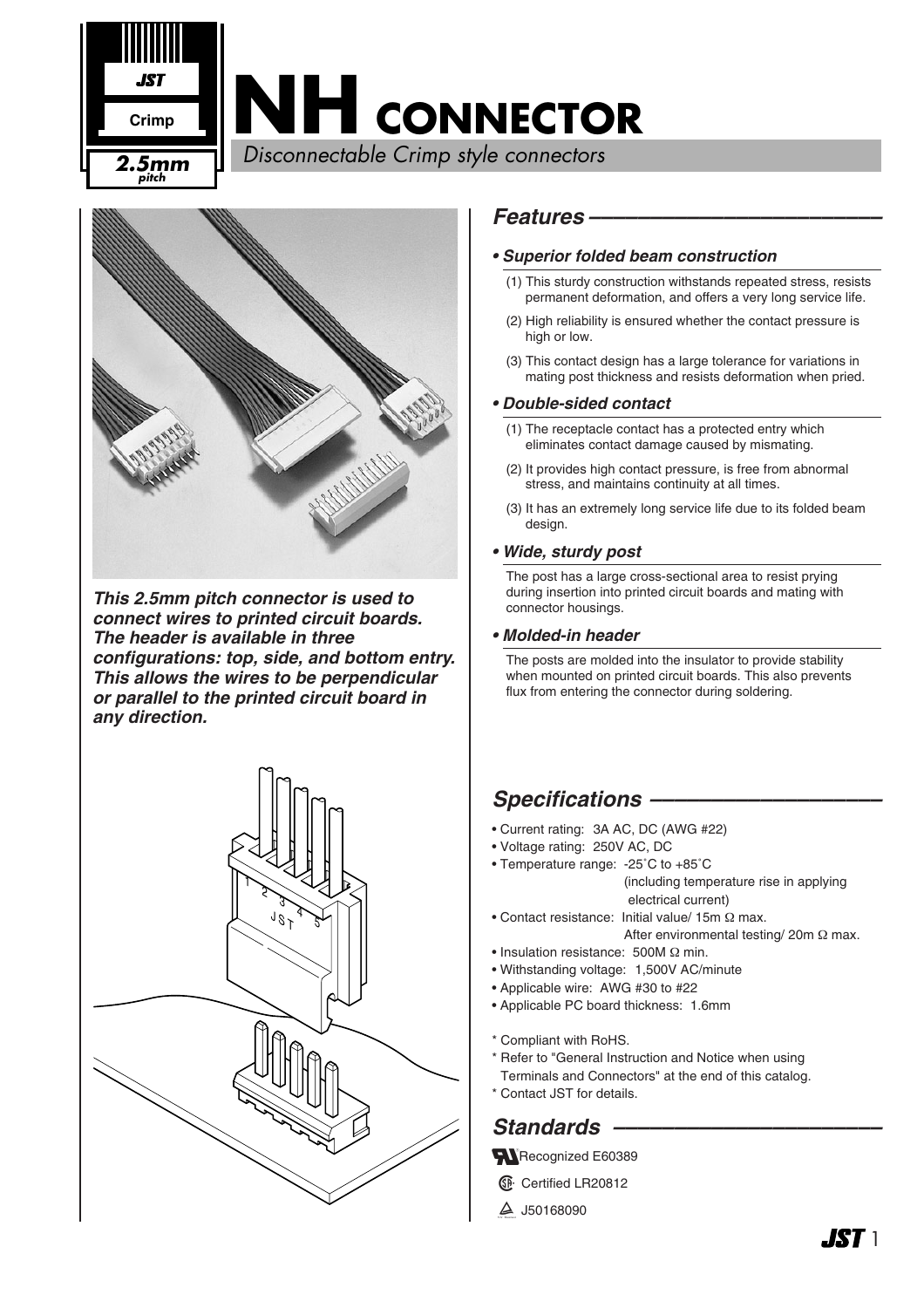## *Contact –––––––––––––––––––––––––––––––––––––––––––––––––––––––––––––––––*



| Model No.                  | Applicable wire  |          |                      |       |  |
|----------------------------|------------------|----------|----------------------|-------|--|
|                            | mm <sup>2</sup>  | AWG#     | Insulation O.D. (mm) | reel  |  |
| <b>SHF-001T-0.8BS</b>      | 0.08 to 0.33     | 28 to 22 | 1.2 to 1.7           |       |  |
| <b>SHF-002T-0.8BS</b>      | $0.05$ to $0.08$ | 30 to 28 | $0.9$ to 1.2         | 5.000 |  |
|                            |                  |          |                      |       |  |
| <b>Material and Finish</b> |                  |          |                      |       |  |

Phosphor bronze, tin-plated (reflow treatment)

*RoHS compliance*

*Note: 1. Contact JST for gold-plated products.* 

*2. Also contact JST if you require shielded wires, thin wires or other special* 

*wires.*

*3. Contact JST for brass products.*

## *Housing –––––––––––––––––––––––––––––––––––––––––––––––––––––––––––––––––*



| Cir-           | Model No.   | Dimensions (mm) | $Q'$ ty / |      |       |
|----------------|-------------|-----------------|-----------|------|-------|
| cuits          |             | $\mathsf{A}$    | B         | C    | bag   |
| 2              | H 2P-SHF-AA | 2.5             | 5.7       | 8.7  | 1,000 |
| 3              | H 3P-SHF-AA | 5.0             | 8.2       | 11.2 | 1,000 |
| $\overline{4}$ | H 4P-SHF-AA | 7.5             | 10.7      | 13.7 | 1.000 |
| 5              | H 5P-SHF-AA | 10.0            | 13.2      | 16.2 | 1,000 |
| 6              | H 6P-SHF-AA | 12.5            | 15.7      | 18.7 | 1,000 |
| 7              | H 7P-SHF-AA | 15.0            | 18.2      | 21.2 | 500   |
| 8              | H 8P-SHF-AA | 17.5            | 20.7      | 23.7 | 500   |
| 9              | H 9P-SHF-AA | 20.0            | 23.2      | 26.2 | 500   |
| 10             | H10P-SHF-AA | 22.5            | 25.7      | 28.7 | 500   |
| 11             | H11P-SHF-AA | 25.0            | 28.2      | 31.2 | 500   |
| 12             | H12P-SHF-AA | 27.5            | 30.7      | 33.7 | 500   |
| 13             | H13P-SHF-AA | 30.0            | 33.2      | 36.2 | 500   |
| 14             | H14P-SHF-AA | 32.5            | 35.7      | 38.7 | 500   |
| 15             | H15P-SHF-AA | 35.0            | 38.2      | 41.2 | 200   |
| 16             | H16P-SHF-AA | 37.5            | 40.7      | 43.7 | 200   |
| 18             | H18P-SHF-AA | 42.5            | 45.7      | 48.7 | 200   |
| 20             | H20P-SHF-AA | 47.5            | 50.7      | 53.7 | 200   |
| 21             | H21P-SHF-AA | 50.0            | 53.2      | 56.2 | 200   |
| 22             | H22P-SHF-AA | 52.5            | 55.7      | 58.7 | 200   |
| 24             | H24P-SHF-AA | 57.5            | 60.7      | 63.7 | 200   |
| 25             | H25P-SHF-AA | 60.0            | 63.2      | 66.2 | 200   |
| Material       |             |                 |           |      |       |

PA 6, UL94V-0, natural (white)

#### *RoHS compliance*

*<For reference> As the color identification,* 

*the following alphabet shall be put in the underlined part. For availability, delivery and minimum order quantity, contact JST.*

#### *ex.* **H2P-SHF-AA-oo-**

*(blank)…natural (white) K…black R…red TR…tomato red E…blue M…green O…orange N…brown*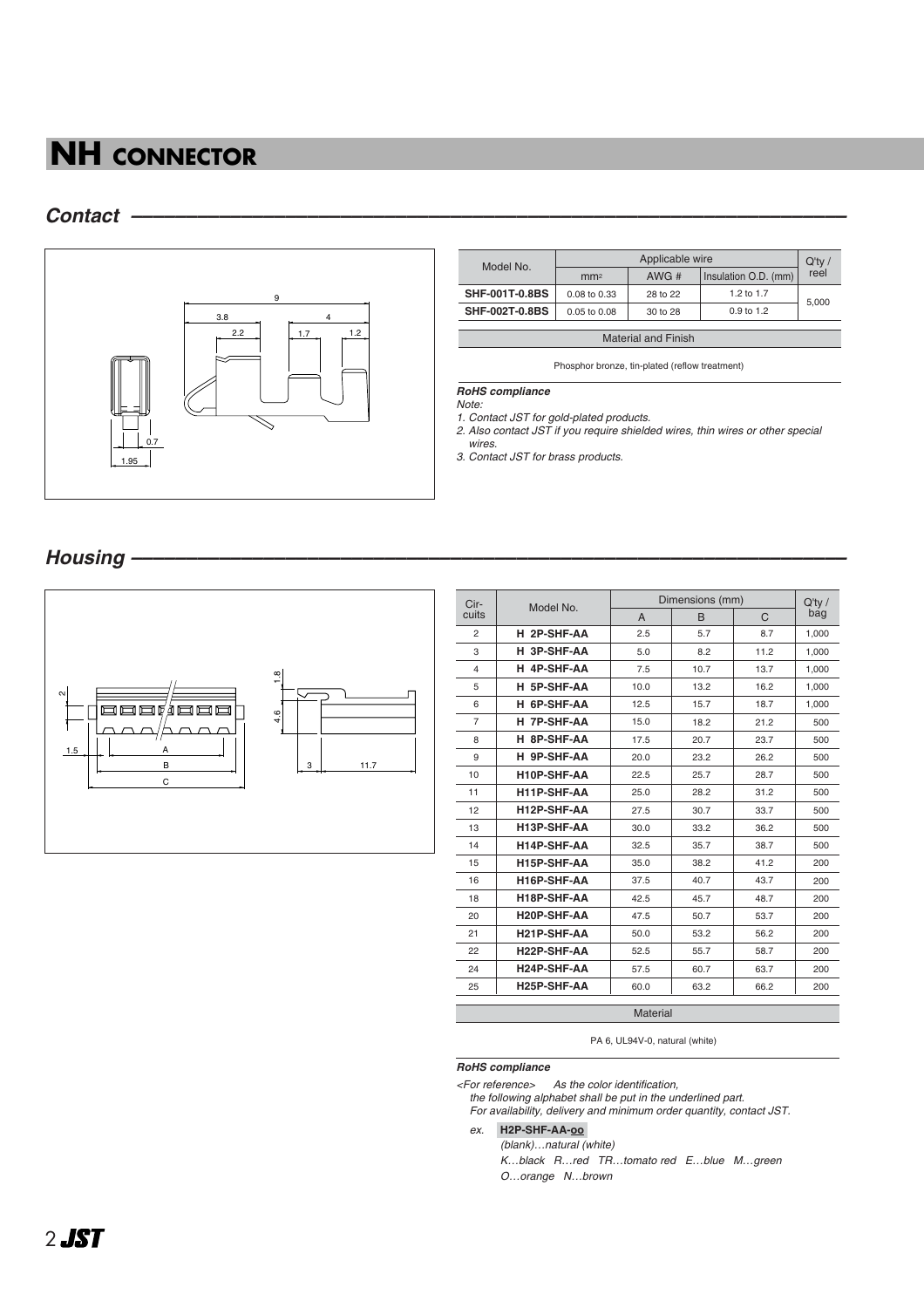### *Header ––––––––––––––––––––––––––––––––––––––––––––––––––––––––––––––––––*



| Cir-<br>cuits  | Model No.           |                      |                      |                           | $Q'$ ty / box        |                       |                                |
|----------------|---------------------|----------------------|----------------------|---------------------------|----------------------|-----------------------|--------------------------------|
|                | Top entry<br>type   | Side entry<br>type   | Bottom entry<br>type | Dimen-<br>sions A<br>(mm) | Top<br>entry<br>type | Side<br>entry<br>type | <b>Bottom</b><br>entry<br>type |
| $\overline{2}$ | B 2P-SHF-1AA        | BS 2P-SHF-1AA        | BE 2P-SHF-1AA        | 2.5                       | 1,000                | 1,000                 | 250                            |
| 3              | B 3P-SHF-1AA        | BS 3P-SHF-1AA        | BE 3P-SHF-1AA        | 5.0                       | 1.000                | 1.000                 | 250                            |
| 4              | <b>B 4P-SHF-1AA</b> | BS 4P-SHF-1AA        | BE 4P-SHF-1AA        | 7.5                       | 1,000                | 500                   | 250                            |
| 5              | B 5P-SHF-1AA        | BS 5P-SHF-1AA        | BE 5P-SHF-1AA        | 10.0                      | 1,000                | 500                   | 250                            |
| 6              | B 6P-SHF-1AA        | <b>BS 6P-SHF-1AA</b> | BE 6P-SHF-1AA        | 12.5                      | 500                  | 500                   | 150                            |
| 7              | <b>B 7P-SHF-1AA</b> | BS 7P-SHF-1AA        | <b>BE 7P-SHF-1AA</b> | 15.0                      | 500                  | 500                   | 150                            |
| 8              | <b>B 8P-SHF-1AA</b> | BS 8P-SHF-1AA        | BE 8P-SHF-1AA        | 17.5                      | 500                  | 500                   | 150                            |
| 9              | <b>B 9P-SHF-1AA</b> | BS 9P-SHF-1AA        | BE 9P-SHF-1AA        | 20.0                      | 500                  | 500                   | 150                            |
| 10             | B10P-SHF-1AA        | BS10P-SHF-1AA        | BE10P-SHF-1AA        | 22.5                      | 250                  | 250                   | 100                            |
| 11             | B11P-SHF-1AA        | <b>BS11P-SHF-1AA</b> | BE11P-SHF-1AA        | 25.0                      | 250                  | 250                   | 100                            |
| 12             | B12P-SHF-1AA        | BS12P-SHF-1AA        | BE12P-SHF-1AA        | 27.5                      | 250                  | 200                   | 100                            |
| 13             | B13P-SHF-1AA        | BS13P-SHF-1AA        | BE13P-SHF-1AA        | 30.0                      | 250                  | 200                   | 100                            |
| 14             | B14P-SHF-1AA        | BS14P-SHF-1AA        | BE14P-SHF-1AA        | 32.5                      | 250                  | 200                   | 50                             |
| 15             | B15P-SHF-1AA        | BS15P-SHF-1AA        | BE15P-SHF-1AA        | 35.0                      | 250                  | 200                   | 50                             |
| 16             | B16P-SHF-1AA        | BS16P-SHF-1AA        |                      | 37.5                      | 250                  | 200                   | -                              |
| 17             | B17P-SHF-1AA        |                      |                      | 40.0                      | 200                  |                       | -                              |
| 18             | B18P-SHF-1AA        | BS18P-SHF-1AA        |                      | 42.5                      | 200                  | 200                   |                                |
| 19             | B19P-SHF-1AA        |                      |                      | 45.0                      | 250                  |                       |                                |
| 20             | B20P-SHF-1AA        | BS20P-SHF-1AA        |                      | 47.5                      | 250                  | 200                   | -                              |
| 21             | B21P-SHF-1AA        | BS21P-SHF-1AA        |                      | 50.0                      | 250                  | 200                   |                                |
| 22             | B22P-SHF-1AA        | BS22P-SHF-1AA        |                      | 52.5                      | 250                  | 200                   |                                |
| 23             | B23P-SHF-1AA        |                      |                      | 55.0                      | 250                  |                       |                                |
| 24             | B24P-SHF-1AA        | BS24P-SHF-1AA        |                      | 57.5                      | 250                  | 200                   |                                |
| 25             | B25P-SHF-1AA        | BS25P-SHF-1AA        |                      | 60.0                      | 250                  | 200                   |                                |

#### Material and Finish

Post: Brass, copper-undercoated, tin-plated (reflow treatment) Wafer: PA 66, UL94V-0, natural (white) for the top and side entry types PA 6, UL94V-0, natural (white) for the bottom entry type

*RoHS compliance This product displays (LF)(SN) on a label.*

*<For reference> As the color identification,* 

*the following alphabet shall be put in the underlined part. For availability, delivery and minimum order quantity, contact JST.*

*ex.* **B2P-SHF-1AA-oo-**

*(blank)…natural (white)*

*BK…black R…red TR…tomato red E…blue M…green O…orange N…brown*